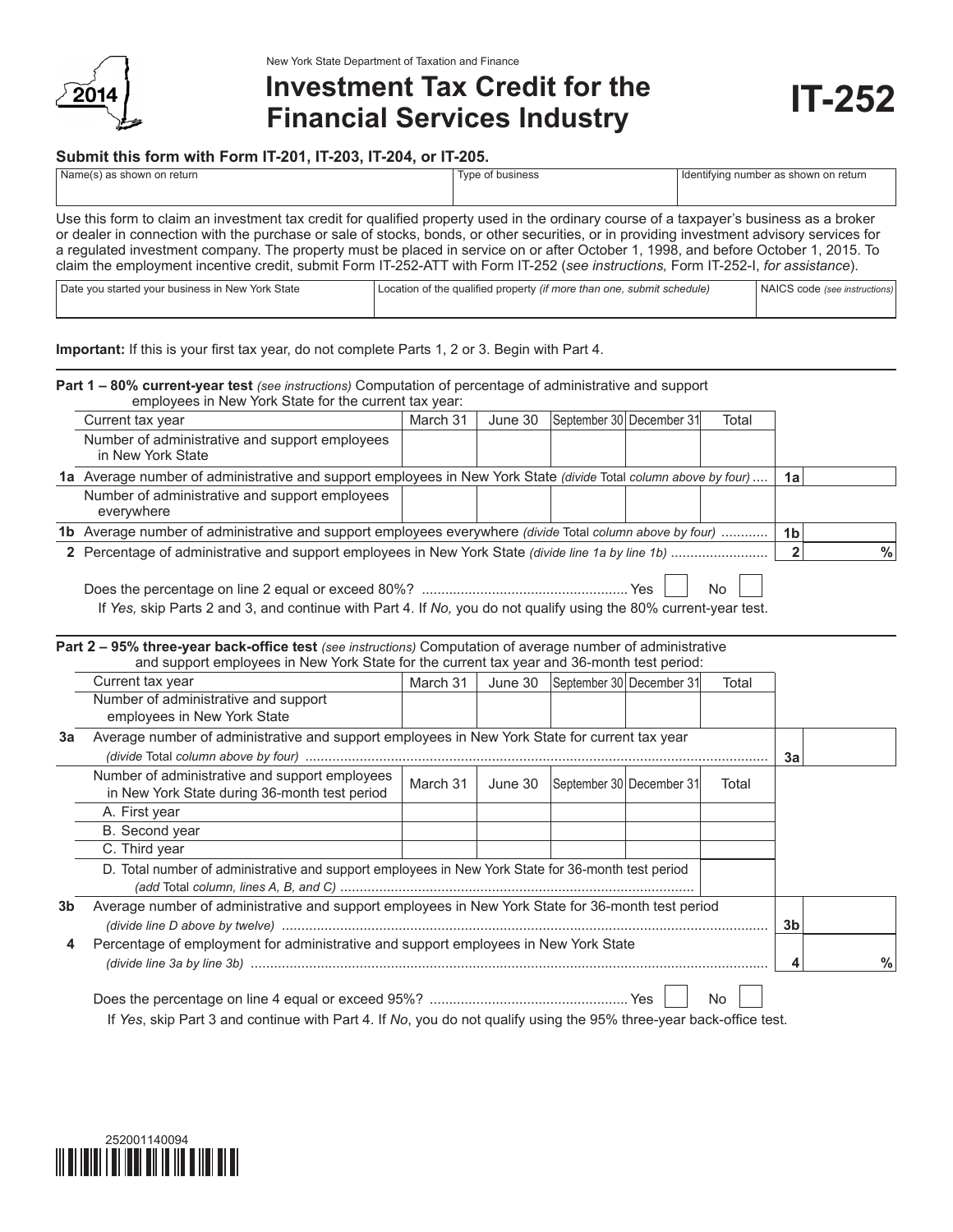| Current tax year                                                                                                 |    |                                                                                                                                           | March 31 | June 30 | September 30 December 31 |  | Total          |                |      |
|------------------------------------------------------------------------------------------------------------------|----|-------------------------------------------------------------------------------------------------------------------------------------------|----------|---------|--------------------------|--|----------------|----------------|------|
|                                                                                                                  |    |                                                                                                                                           |          |         |                          |  |                |                |      |
| Number of employees in New York State                                                                            |    |                                                                                                                                           |          |         |                          |  |                |                |      |
|                                                                                                                  |    | 5a Average number of employees in New York State during the current tax year (divide Total column above by four)                          |          |         |                          |  |                | 5a             |      |
| 5b Number of employees in New York State on the last day of your first tax year in which you were subject to tax |    |                                                                                                                                           |          |         |                          |  |                | 5 <sub>b</sub> |      |
|                                                                                                                  |    |                                                                                                                                           |          |         |                          |  |                | 6              | $\%$ |
| No.<br>If Yes, continue with Part 4. If No, you do not qualify using the 90% end-of-year test.                   |    |                                                                                                                                           |          |         |                          |  |                |                |      |
| Part 4 - Computation of credit                                                                                   |    |                                                                                                                                           |          |         |                          |  |                |                |      |
| Individual, partnership,<br>and fiduciary                                                                        | 7  |                                                                                                                                           |          |         |                          |  | $\overline{7}$ |                | .00  |
| <b>Beneficiary</b>                                                                                               | 8  | Share of investment tax credit from the estate or trust (see instructions)                                                                |          |         |                          |  | 8              |                | .00  |
| <b>Partner</b>                                                                                                   |    | Partnership name:<br>Employer identification number                                                                                       |          |         |                          |  |                |                | .00  |
|                                                                                                                  | 9  | Partner's share of investment tax credit from the partnership (see instr.)                                                                |          |         |                          |  | 9              |                |      |
| S corporation<br>shareholder                                                                                     | 10 | S corporation name:<br>Employer identification number<br>Shareholder's share of investment tax credit from the S corporation (see instr.) |          |         |                          |  | 10             |                | .00  |

|  |             | .00'             |
|--|-------------|------------------|
|  |             |                  |
|  |             | .00              |
|  | -15         | .00'             |
|  |             | .00'             |
|  | <b>∣17a</b> | .00'             |
|  |             | .00 <sub>1</sub> |

# **Part 5 – Summary of addback of credit on early dispositions**

| 18 Individual's and partnership's addback of credit on early dispositions (from line 29; see instructions) | 18   | .00'             |
|------------------------------------------------------------------------------------------------------------|------|------------------|
|                                                                                                            | 19   | .00 <sup>1</sup> |
|                                                                                                            | 20   | .00 <sub>1</sub> |
| 21 S corporation shareholder's share of addback of credit on early dispositions (see instructions)         | - 21 | .001             |
|                                                                                                            | -22  | .00 <sub>1</sub> |
|                                                                                                            | 23   |                  |